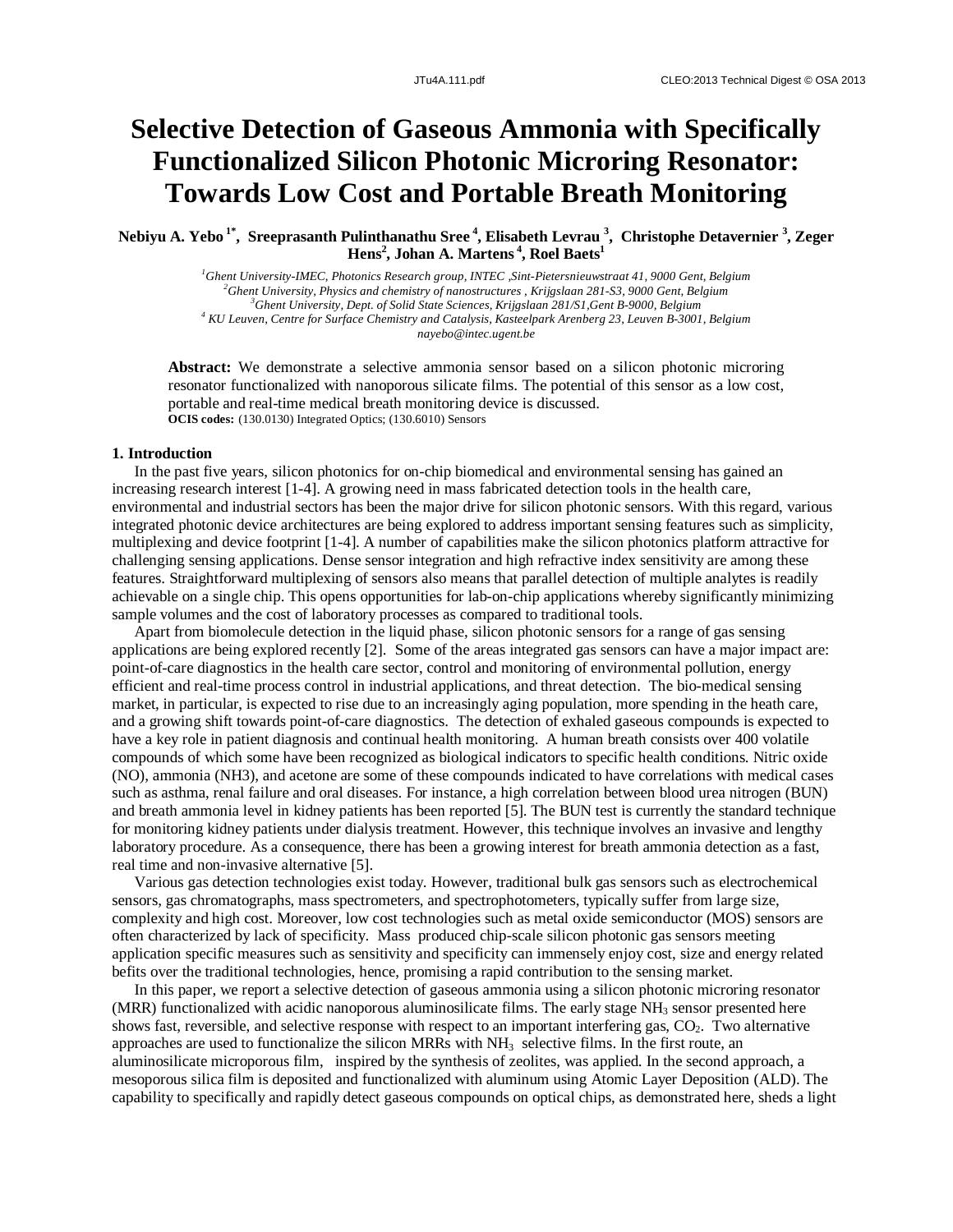on the future of low cost and highly portable silicon photonic sensors for complex gas analysis in various challenging applications



Figure 1 Response from a microporous acidic film coated MRR (a) resonance shift with respect to NH<sub>3</sub> and CO<sub>2</sub> concentrations (b) response and recovery with time at NH<sub>3</sub> concentrations of 50,100,200 and 400 ppm introduced for two minutes.

The resonance shifts of the MRR with microporous aluminosilicate coating upon exposure to different ammonia concentrations are shown in figure 1 (a). A distinct sensitivity to  $NH_3$  over  $CO_2$  is observed in 0-800 ppm concentration range. The response to NH<sub>3</sub> fits well ( $R^2$  = 0.9946) to Langmuir adsorption isotherm with a linear response extending to 200 ppm [2]. The Langmuir equilibrium constant and the maximum wavelength shift calculated with this fit are ca. 13.5 x  $10^3$ , and ca. 620 pm, respectively. The response to  $CO_2$  is low and saturates at only ca. 30 pm. The error bars represent 7-10 % standard deviation observed over three measurements taken on the same sample. Interestingly, at a given  $NH<sub>3</sub>$  concentration, an equilibrium response is reached in less than 30 seconds while over 95 % recovery is reached within 60 - 90 seconds. The response and recovery of the NH<sub>3</sub> sensor with respect to time fitted to exponentials is shown in figure 1 (b). A slight change of the base signal was observed after the first exposure while the responses to later NH<sub>3</sub> exposures almost fully recovered.

A detection limit below 5ppm  $NH<sub>3</sub>$  is estimated for this early stage sensor. Our recent result have shown that significant improvement in the detection limit is readily achievable by tailoring the surface properties of the nanpororous  $NH_3$  sensitive silicate films. Such a selective sensor in a  $CO_2$  rich environment paves a ways towards a highly portable and low cost point-of-care device for breath NH<sub>3</sub> detection.

## **4. References**

[1] De Vos, T. Claes, Y. D. Koninck, S. Popelka, E. Schacht, R. Baets, and P. Bienstman, "Multiplexed antibody detection with an array of silicon-on-insulator microring resonators," IEEE Photonics Journal **9**, 225-235 (2009).

[2] N. A. Yebo, P. Lommens, Z. Hens and R. Baets, "An integrated optic ethanol vapor sensor based on a silicon-on-insulator microring resonator coated with a porous ZnO film," Optics Express, **18,** 11859-11866 (2010).

[3] A. Ramachandran , S. Wang, J. Clarke, S. J. Ja, D. Goad, L.Wald, E. M. Flood, E. knobbe, J.V. Hryniewicz, S. T. Chu, D. Gill, W. Chen, O. King and B.E. Little, "A universal biosensing platform based on optical micro-ring resonators," Biosensors and Bioelectronics **23**, 939-944 (2007).

[4] M. Iqbal, M.A. Gleeson, B. Spaugh, F. Tybor, W.G. Gunn, M. Hochberg, T. Baehr-Jones, R.C. Bailey and L.C. Gunn, "Label-Free Biosensor Arrays Based on Silicon Ring Resonators and High-Speed Optical Scanning Instrumentation," IEEE Journal of Selected Topics in Quantum Electronics **16**,654-661 (2010).

[5] L. R. Narasimhan, W. Goodman and C. K. N. Patel, "Correlation of breath ammonia with blood urea nitrogen and creatinine during hemodialyis," PNAS **98**, 4617-4621 (2001).